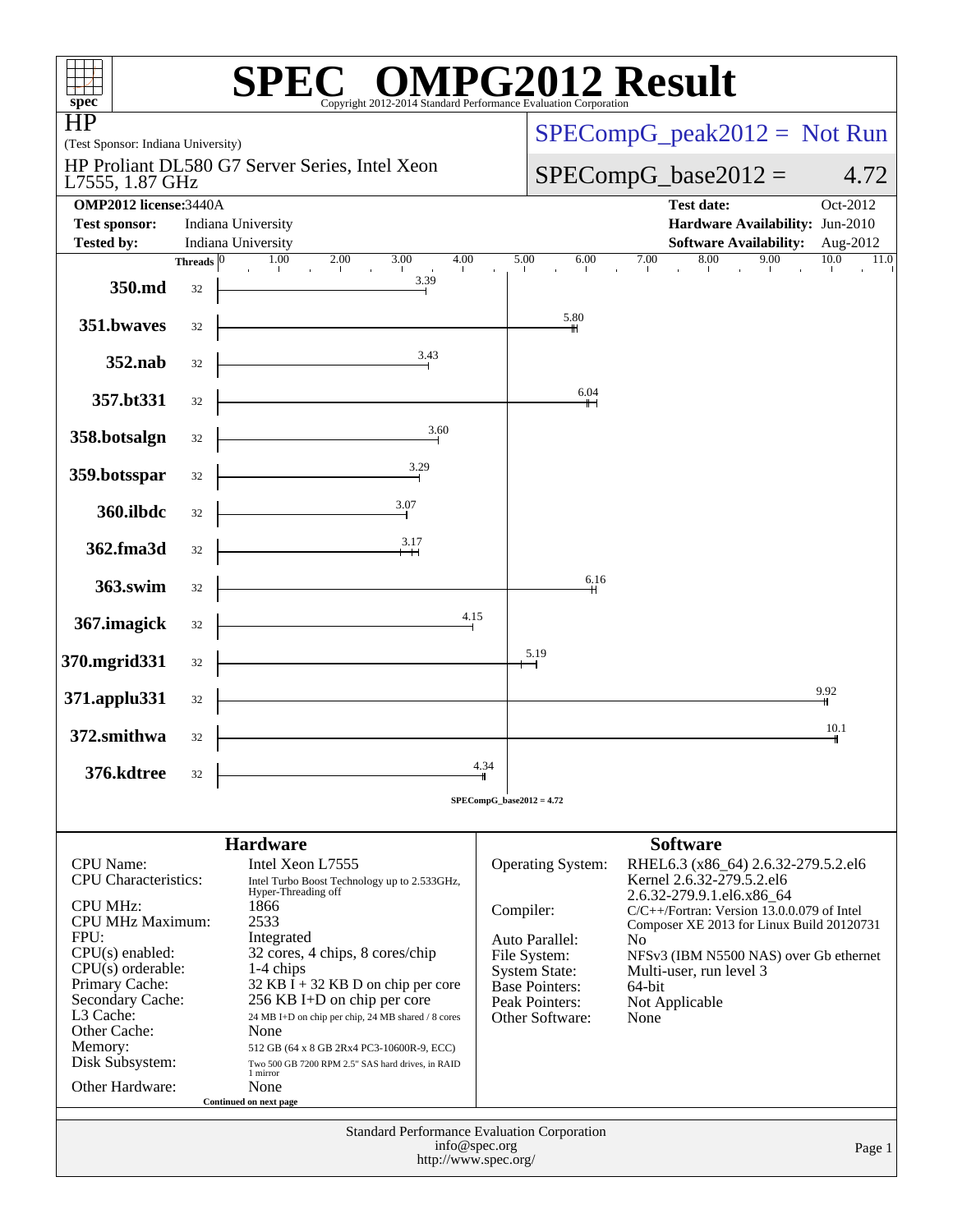# **[SPEC OMPG2012 Result](http://www.spec.org/auto/omp2012/Docs/result-fields.html#SPECOMPG2012Result)**

HP

(Test Sponsor: Indiana University)

#### L7555, 1.87 GHz HP Proliant DL580 G7 Server Series, Intel Xeon

 $SPECompG_peak2012 = Not Run$  $SPECompG_peak2012 = Not Run$ 

### $SPECompG_base2012 = 4.72$  $SPECompG_base2012 = 4.72$

**[OMP2012 license:](http://www.spec.org/auto/omp2012/Docs/result-fields.html#OMP2012license)**3440A **[Test date:](http://www.spec.org/auto/omp2012/Docs/result-fields.html#Testdate)** Oct-2012

**[Test sponsor:](http://www.spec.org/auto/omp2012/Docs/result-fields.html#Testsponsor)** Indiana University **[Hardware Availability:](http://www.spec.org/auto/omp2012/Docs/result-fields.html#HardwareAvailability)** Jun-2010

**[Tested by:](http://www.spec.org/auto/omp2012/Docs/result-fields.html#Testedby)** Indiana University **[Software Availability:](http://www.spec.org/auto/omp2012/Docs/result-fields.html#SoftwareAvailability)** Aug-2012

[Base Threads Run:](http://www.spec.org/auto/omp2012/Docs/result-fields.html#BaseThreadsRun) 32 [Minimum Peak Threads:](http://www.spec.org/auto/omp2012/Docs/result-fields.html#MinimumPeakThreads) --

[Maximum Peak Threads:](http://www.spec.org/auto/omp2012/Docs/result-fields.html#MaximumPeakThreads) --

|                    | <b>Base</b> |                 |       |                |       |                |             | <b>Peak</b> |                        |              |                |              |                |              |
|--------------------|-------------|-----------------|-------|----------------|-------|----------------|-------------|-------------|------------------------|--------------|----------------|--------------|----------------|--------------|
| <b>Benchmark</b>   |             | Threads Seconds | Ratio | <b>Seconds</b> | Ratio | <b>Seconds</b> | Ratio       |             | <b>Threads Seconds</b> | <b>Ratio</b> | <b>Seconds</b> | <b>Ratio</b> | <b>Seconds</b> | <b>Ratio</b> |
| 350.md             | 32          | 1365            | 3.39  | 1367           | 3.39  | 1365           | 3.39        |             |                        |              |                |              |                |              |
| 351.bwaves         | 32          | 781             | 5.80  | 784            | 5.78  | 773            | 5.86        |             |                        |              |                |              |                |              |
| $352$ .nab         | 32          | 1132            | 3.44  | 1133           | 3.43  | 1133           | 3.43        |             |                        |              |                |              |                |              |
| 357.bt331          | 32          | 767             | 6.18  | 788            | 6.02  | 785            | 6.04        |             |                        |              |                |              |                |              |
| 358.botsalgn       | 32          | 1209            | 3.60  | 1209           | 3.60  | 1209           | 3.60        |             |                        |              |                |              |                |              |
| 359.botsspar       | 32          | 1597            | 3.29  | 1595           | 3.29  | 1596           | 3.29        |             |                        |              |                |              |                |              |
| $360$ .ilbdc       | 32          | 1152            | 3.09  | 1162           | 3.06  | 1159           | 3.07        |             |                        |              |                |              |                |              |
| 362.fma3d          | 32          | 1275            | 2.98  | 1200           | 3.17  | 1160           | 3.28        |             |                        |              |                |              |                |              |
| $363$ .swim        | 32          | 743             | 6.10  | 736            | 6.16  | 735            | 6.16        |             |                        |              |                |              |                |              |
| 367.imagick        | 32          | 1692            | 4.15  | 1693           | 4.15  | 1692           | 4.15        |             |                        |              |                |              |                |              |
| 370.mgrid331       | 32          | 851             | 5.20  | 893            | 4.95  | 851            | <u>5.19</u> |             |                        |              |                |              |                |              |
| $371$ .applu $331$ | 32          | 611             | 9.92  | 610            | 9.94  | 613            | 9.89        |             |                        |              |                |              |                |              |
| 372.smithwa        | 32          | 533             | 10.1  | 531            | 10.1  | 532            | 10.1        |             |                        |              |                |              |                |              |
| 376.kdtree         | 32          | 1038            | 4.34  | 1042           | 4.32  | 1035           | 4.35        |             |                        |              |                |              |                |              |

Results appear in the [order in which they were run.](http://www.spec.org/auto/omp2012/Docs/result-fields.html#RunOrder) Bold underlined text [indicates a median measurement.](http://www.spec.org/auto/omp2012/Docs/result-fields.html#Median)

### **[Platform Notes](http://www.spec.org/auto/omp2012/Docs/result-fields.html#PlatformNotes)**

 Sysinfo program /N/soft/mason/omp2012-021/Docs/sysinfo \$Rev: 395 \$ \$Date:: 2012-07-25 #\$ 8f8c0fe9e19c658963a1e67685e50647 running on c13 Wed Oct 3 13:30:14 2012

 This section contains SUT (System Under Test) info as seen by some common utilities. To remove or add to this section, see: <http://www.spec.org/omp2012/Docs/config.html#sysinfo>

 From /proc/cpuinfo model name : Intel(R) Xeon(R) CPU L7555 @ 1.87GHz 4 "physical id"s (chips) 32 "processors" cores, siblings (Caution: counting these is hw and system dependent. The following excerpts from /proc/cpuinfo might not be reliable. Use with caution.) cpu cores : 8 siblings : 8 physical 0: cores 0 1 2 3 8 9 10 11 physical 1: cores 0 1 2 3 8 9 10 11 physical 2: cores 0 1 2 3 8 9 10 11 physical 3: cores 0 1 2 3 8 9 10 11 Continued on next page

Standard Performance Evaluation Corporation [info@spec.org](mailto:info@spec.org) <http://www.spec.org/>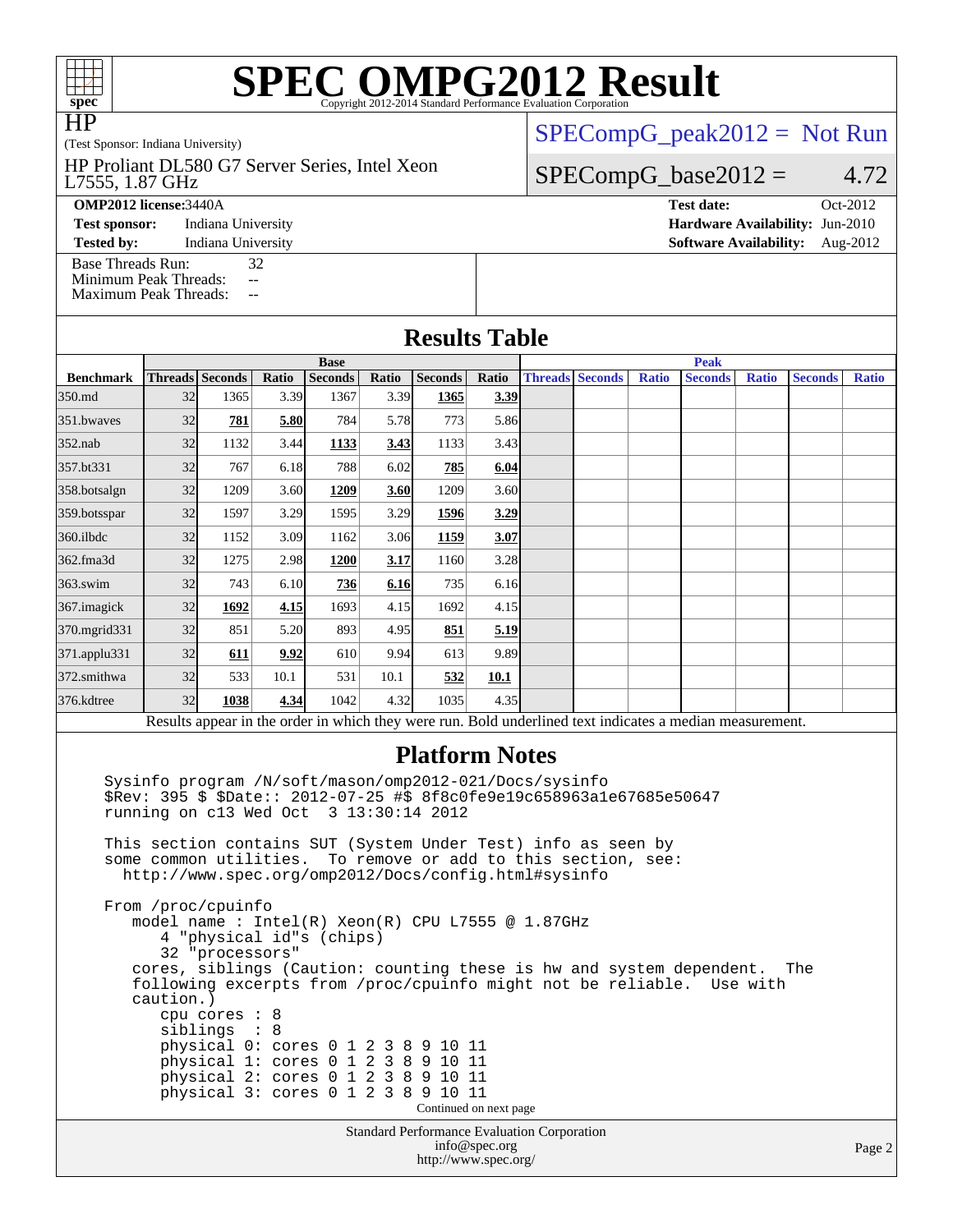

## **[SPEC OMPG2012 Result](http://www.spec.org/auto/omp2012/Docs/result-fields.html#SPECOMPG2012Result)**

(Test Sponsor: Indiana University) HP

 $SPECompG_peak2012 = Not Run$  $SPECompG_peak2012 = Not Run$ 

L7555, 1.87 GHz HP Proliant DL580 G7 Server Series, Intel Xeon

 $SPECompG_base2012 = 4.72$  $SPECompG_base2012 = 4.72$ 

**[Test sponsor:](http://www.spec.org/auto/omp2012/Docs/result-fields.html#Testsponsor)** Indiana University **[Hardware Availability:](http://www.spec.org/auto/omp2012/Docs/result-fields.html#HardwareAvailability)** Jun-2010 **[Tested by:](http://www.spec.org/auto/omp2012/Docs/result-fields.html#Testedby)** Indiana University **[Software Availability:](http://www.spec.org/auto/omp2012/Docs/result-fields.html#SoftwareAvailability)** Aug-2012

**[OMP2012 license:](http://www.spec.org/auto/omp2012/Docs/result-fields.html#OMP2012license)**3440A **[Test date:](http://www.spec.org/auto/omp2012/Docs/result-fields.html#Testdate)** Oct-2012

### **[Platform Notes \(Continued\)](http://www.spec.org/auto/omp2012/Docs/result-fields.html#PlatformNotes)**

cache size : 24576 KB

 From /proc/meminfo MemTotal: 529427940 kB<br>HugePages Total: 0 HugePages\_Total: 0<br>Hugepagesize: 2048 kB Hugepagesize:

 From /etc/\*release\* /etc/\*version\* redhat-release: Red Hat Enterprise Linux Server release 6.3 (Santiago) system-release: Red Hat Enterprise Linux Server release 6.3 (Santiago)

system-release-cpe: cpe:/o:redhat:enterprise\_linux:6server:ga:server

uname -a:

 Linux c13 2.6.32-279.9.1.el6.x86\_64 #1 SMP Fri Aug 31 09:04:24 EDT 2012 x86\_64 x86\_64 x86\_64 GNU/Linux

run-level 3 Oct 2 14:02

 SPEC is set to: /N/soft/mason/omp2012-021 Type Size Used Avail Use% Mounted on bl-nas2:/vol/soft nfs 1.2T 791G 410G 66% /N/soft

Cannot run dmidecode; consider saying 'chmod +s /usr/sbin/dmidecode'

(End of data from sysinfo program)

### **[General Notes](http://www.spec.org/auto/omp2012/Docs/result-fields.html#GeneralNotes)**

 Environment: KMP\_AFFINITY=disabled KMP\_SCHEDULE=static,balanced KMP\_BLOCKTIME=infinite KMP\_LIBRARY=throughput KMP\_STACKSIZE=31m OMP\_NESTED=FALSE OMP\_DYNAMIC=FALSE OMP\_NUM\_THREADS=32

### **[Base Compiler Invocation](http://www.spec.org/auto/omp2012/Docs/result-fields.html#BaseCompilerInvocation)**

[C benchmarks](http://www.spec.org/auto/omp2012/Docs/result-fields.html#Cbenchmarks): [icc](http://www.spec.org/omp2012/results/res2012q4/omp2012-20121004-00014.flags.html#user_CCbase_intel_icc_a87c68a857bc5ec5362391a49d3a37a6)

[C++ benchmarks:](http://www.spec.org/auto/omp2012/Docs/result-fields.html#CXXbenchmarks) [icpc](http://www.spec.org/omp2012/results/res2012q4/omp2012-20121004-00014.flags.html#user_CXXbase_intel_icpc_2d899f8d163502b12eb4a60069f80c1c)

[Fortran benchmarks](http://www.spec.org/auto/omp2012/Docs/result-fields.html#Fortranbenchmarks): [ifort](http://www.spec.org/omp2012/results/res2012q4/omp2012-20121004-00014.flags.html#user_FCbase_intel_ifort_8a5e5e06b19a251bdeaf8fdab5d62f20)